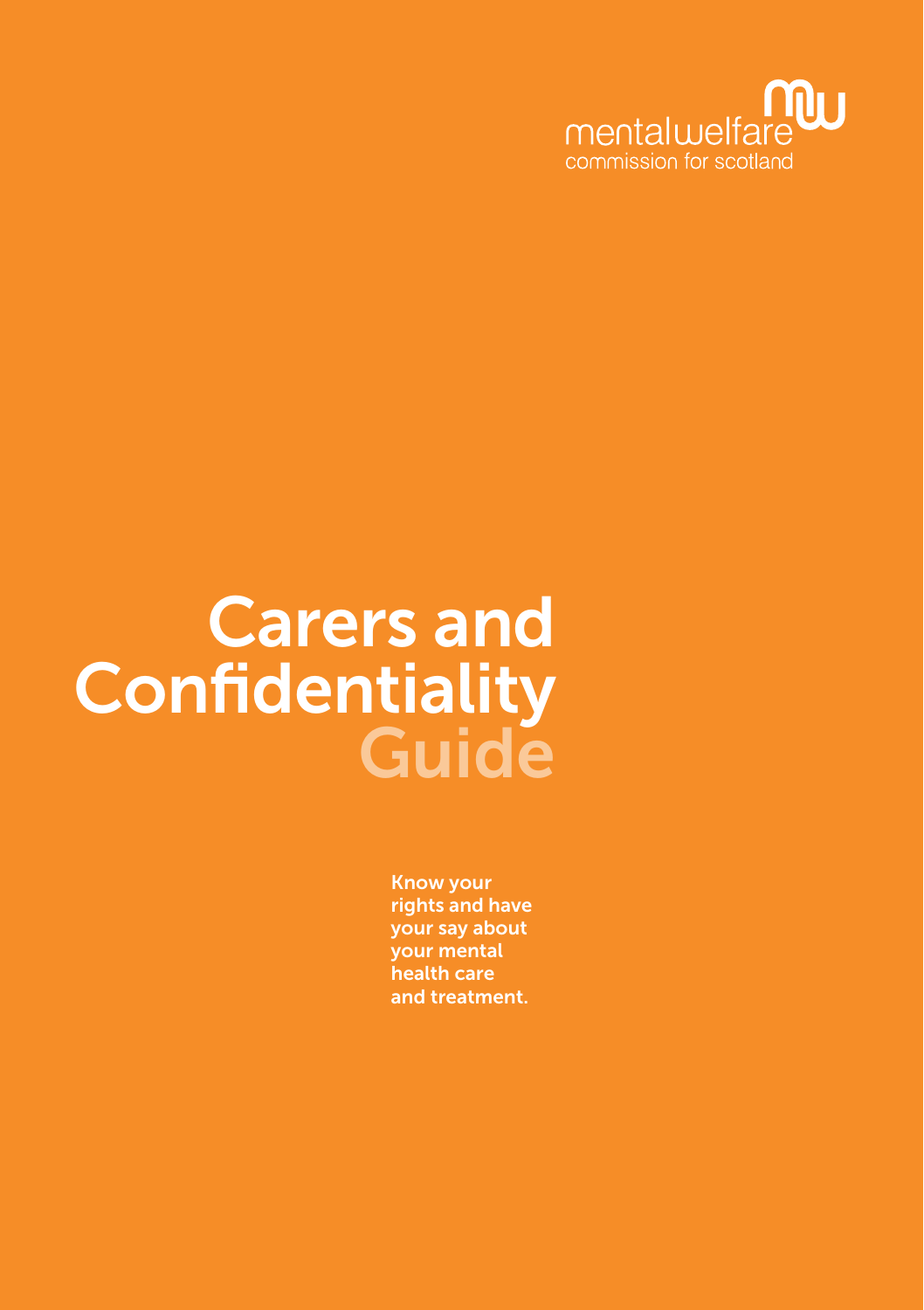#### Introduction

This is a guide for anyone who is a carer for someone with a mental illness or learning disability. By 'carer,' we are referring to a family member, partner, or close friend who cares for someone with mental ill health or a learning disability.

This guide is specifically about information sharing and confidentiality. We have produced it because we are aware that people who are supporting someone with mental illness or learning disability can often feel unsure about whether doctors and other professionals should share information with them about the person they care for.

Sometimes information is not shared, and that can cause difficulties for a carer. We understand that, and we hope this guide will help answer some of your questions.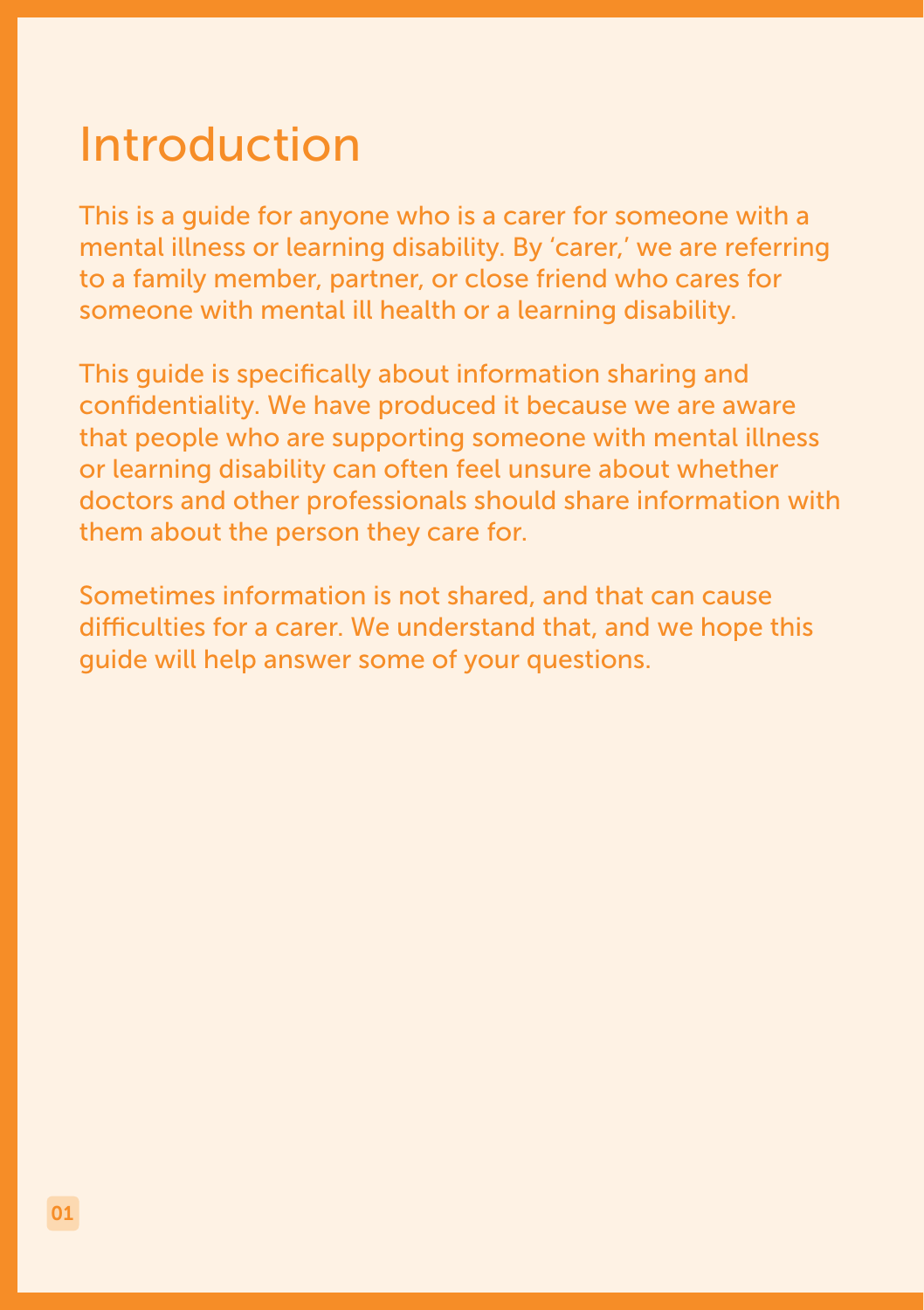#### General

When any of us talk with a doctor, nurse or other health professional in a private consultation, we expect what we say to stay private. This principle of confidentiality is central to creating trust between patients and their doctor or other health professional.

All health professionals are bound by law and professional codes of conduct to this duty of confidentiality to their patients. If they breach confidentiality they could face disciplinary measures or legal proceedings, including being sued, dismissed or losing their licence to practice.

This principle remains the same, whether the patient has mental illness or a learning disability, or not. But we do understand that this can raise issues for carers. We aim to explain how you can expect professionals to work with you so that you have the information you need to care for your relative, partner or friend.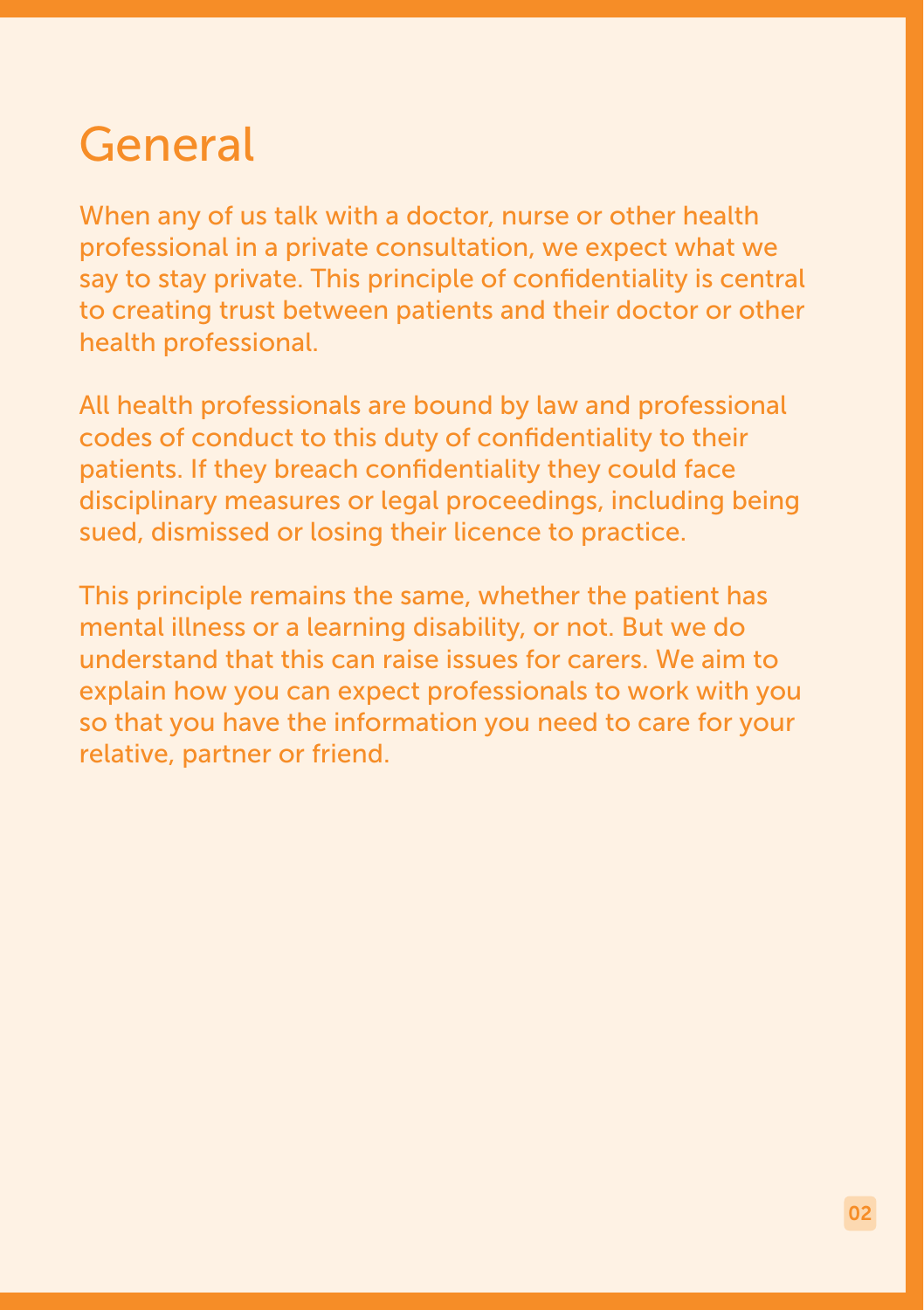## Do carers have a duty of confidentiality?

In thinking firstly about whether you should share information about the person you care for with doctors and other health care professionals, unless you are providing care under a contract, or the person you are caring for has made their views on confidentiality of information known to you, there is no legal requirement that you must respect confidentiality. Nevertheless, you should make every effort to respect the person's right to privacy, ideally talking to them before you talk to others. A professional would, in any event, seek to ensure that the confidentiality of their patient was not undermined before they could speak to you. The only time that might be different would be if the sharing of information was in the public interest.

It can, of course, be very useful for a professional to meet with you to discuss the likely course of treatment or care for the person you care for, and to talk about the best ways for you to help support them. When such a meeting takes place, the purpose of this discussion should be made clear to both you and the individual you care for. The individual may be reassured by being present at such a meeting.

However, this has to be balanced against the possible risks to the individual's relationship with you and other carers. The best way to manage this kind of meeting is by discussing the options with the professional and/or the person you care for in advance.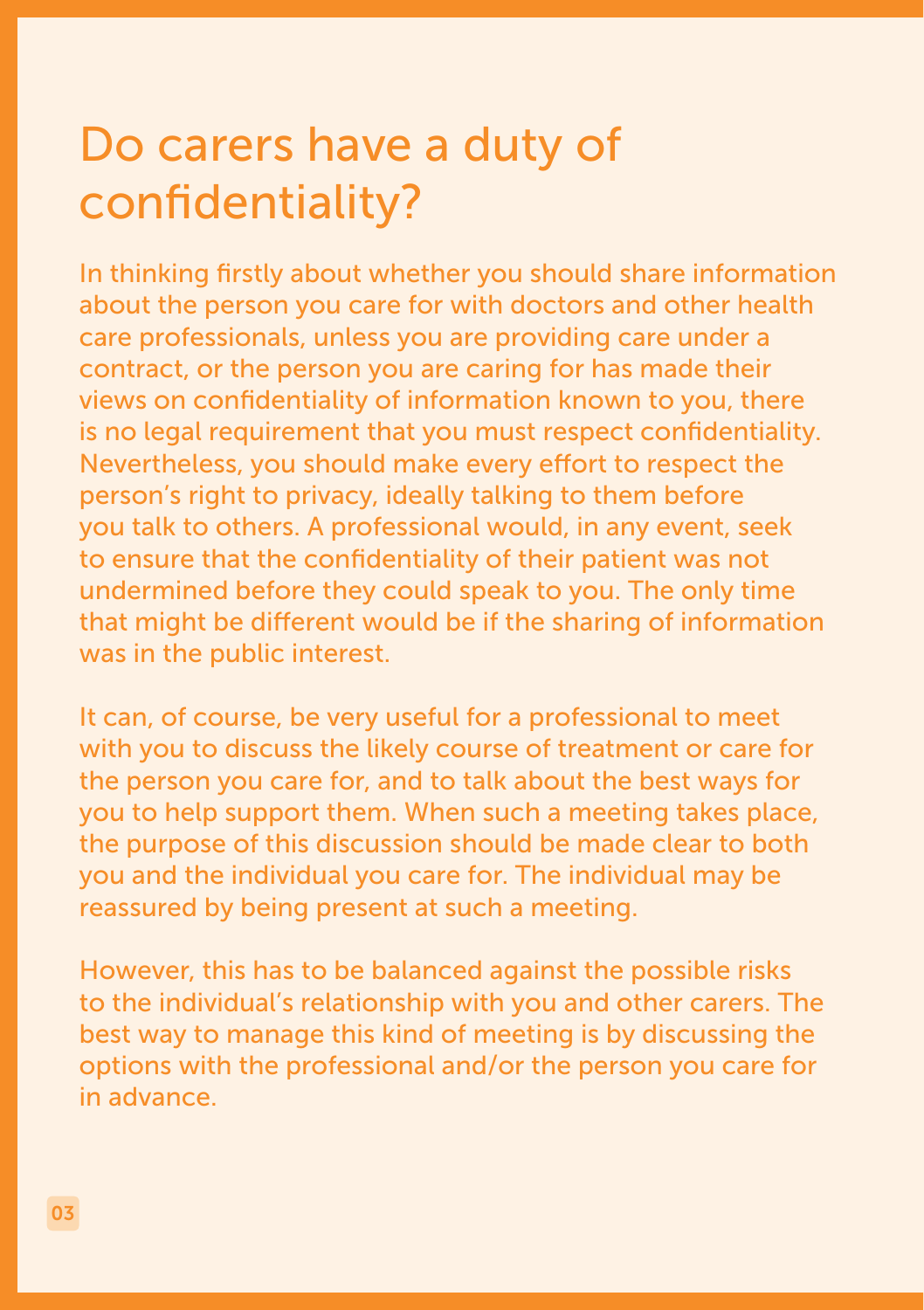## What should happen when you ask a doctor, social worker or nurse for information about the person you care for?

The professional should talk to the individual you care for about the sort of information that you may need. They should then agree what kind of information the individual is happy to have shared, and what information they might want to be kept confidential.

If the person you care for is willing to give consent to sharing some information, it is important that staff follow the individual's wishes. Giving them the opportunity to take part in any meeting between you and staff could also help to reassure them, if reassurance is required, that any limits on their consent are not being breached.

You may not realise that a question you ask a professional raises confidentiality issues. That is not unusual. Please don't be alarmed if a professional says they have to check the views of the individual you care for before they can give you any answer or information.

It may be helpful in some situations, if agreed with professionals, for you to speak with a member of the team who doesn't work frequently or directly with the person you care for. This can help when you wish to discuss general issues about a mental health condition or about learning disability, rather than specific issues that are personal to your family member, partner or friend.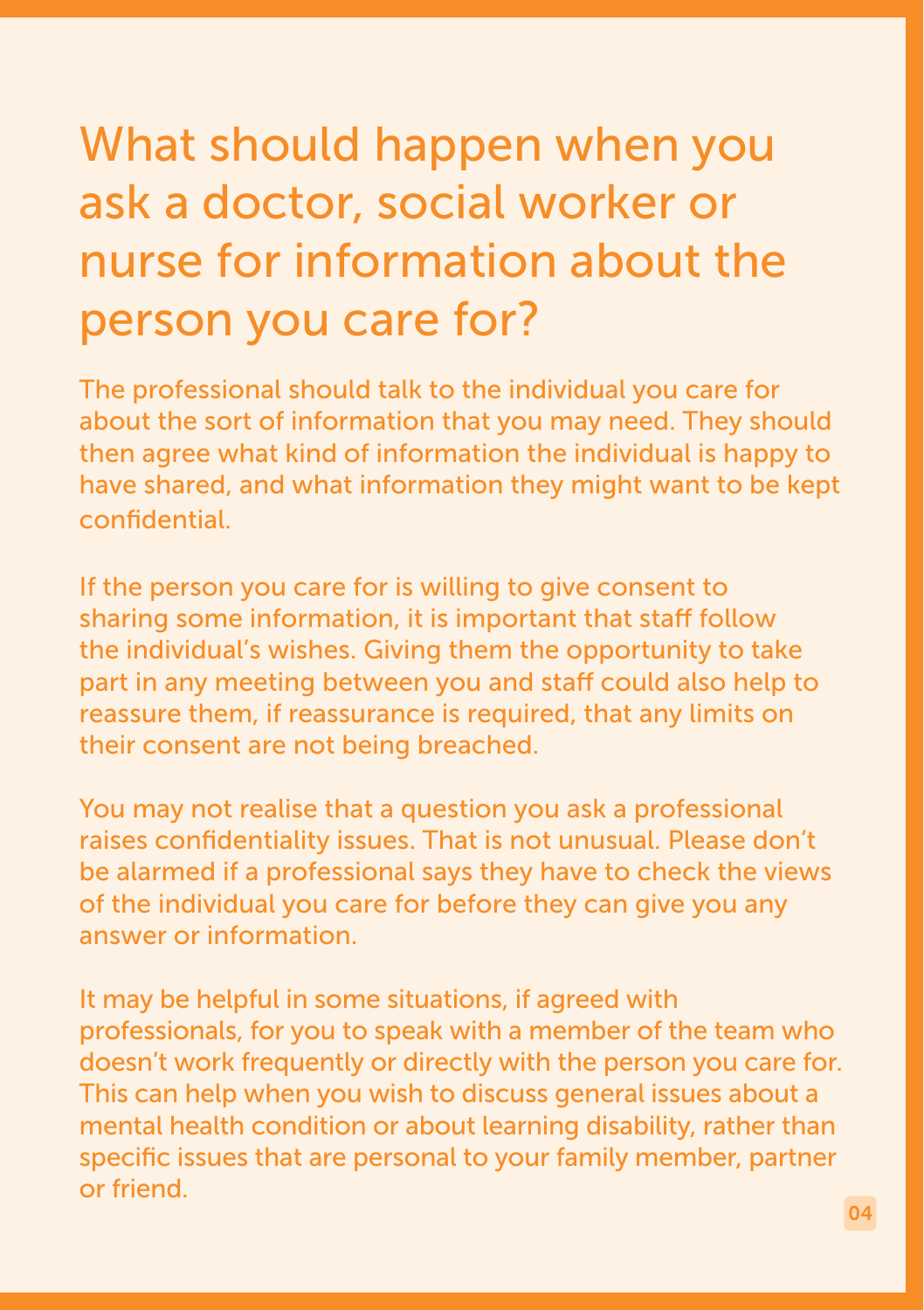In general, professionals should have ongoing discussions with individuals about the value of involving their carers, and should regularly review issues of consent with them.

And do remember, just because a professional agrees to share information with you, does not mean that you now have a general right of access to information about the person you're caring for. The medical or care team will always have to consider their own professional responsibilities related to confidentiality.

#### What if I am refused consent to getting information?

It is rarely acceptable for professionals to refuse to discuss information with you simply because the person you care for has refused to give blanket consent. If a professional cannot share information with you, they should:

Explore the reasons why the person you care for does not want information to be disclosed. They should try to work with the person you care for to select relevant information that could be shared with you.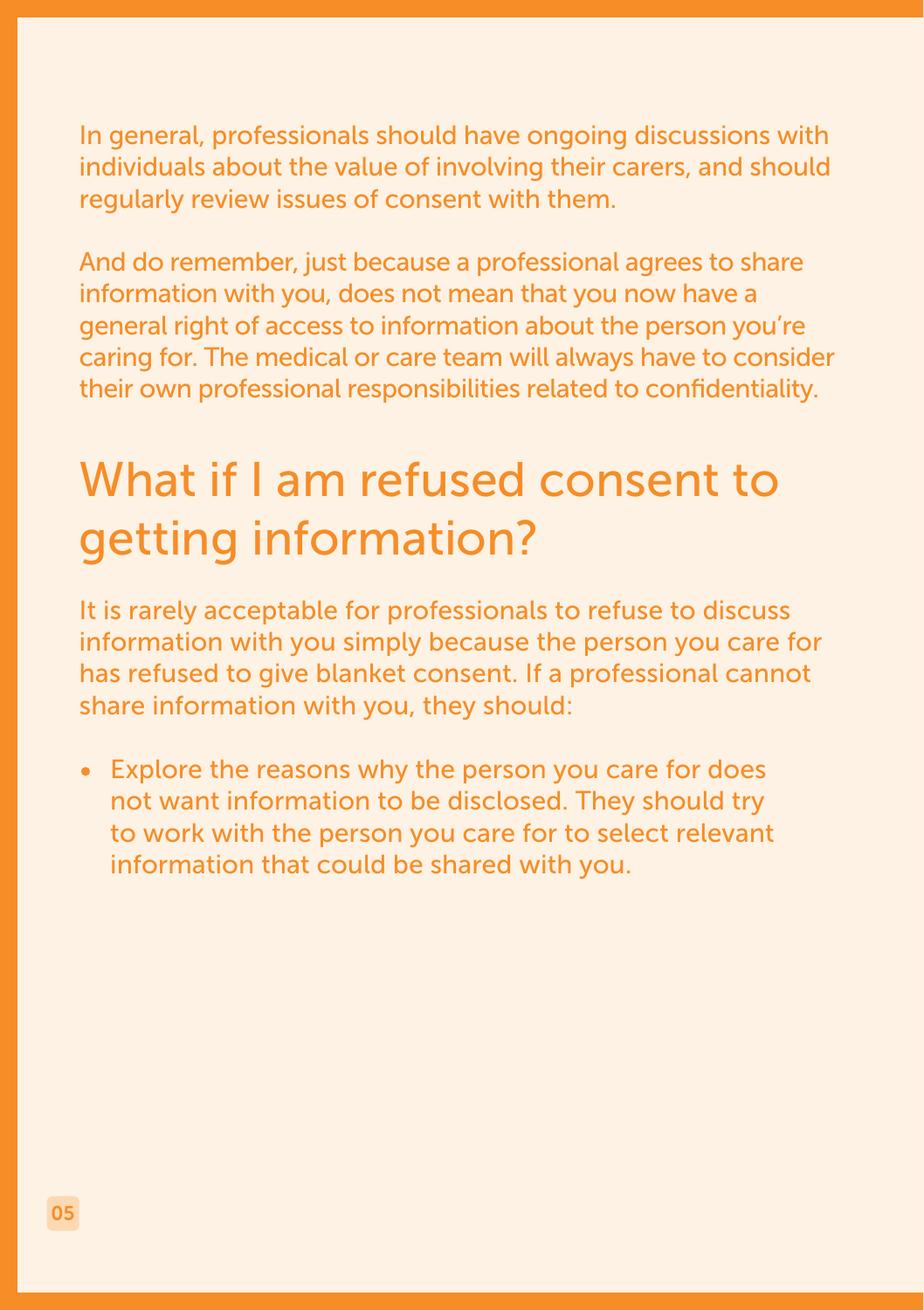## What about situations where the person I care for is going home from hospital?

- If you are involved in any way in ensuring that the person you care for is safe and well at home, you really need to be given adequate information about, for example, when the individual will be at home on discharge or overnight leave from hospital.
- You should also be told whether there are any particular changes with the person you care for, in their care or treatment, that you need to be aware of, or may want to seek help about.
- If you are involved in the support plan when an individual is on leave from hospital, it is important and very helpful that you give professionals information about how the time on leave has been.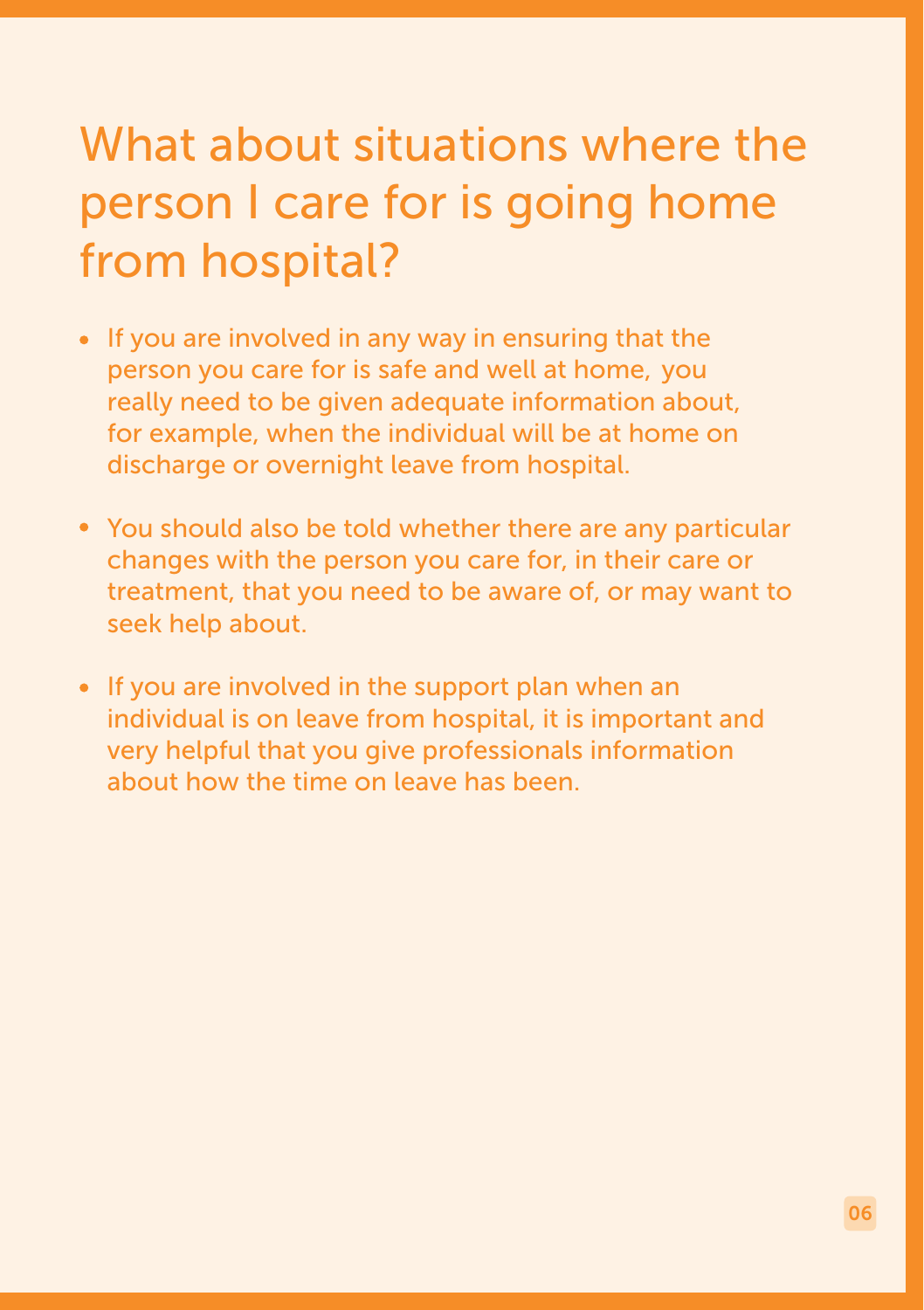## What if I don't want some information to be shared with me?

There may also be times when you will not wish to have certain information. For example, there could be a situation where a doctor or other professional thinks that, it would be in the best interests of the person you care for, if certain information is shared with you.

But they, and you, may know from experience that this is an issue that is particularly fraught for you; one that you do not want to be involved in.

In such circumstances, it may be helpful to come to an agreement in advance that means you will not be involved in that specific sensitive matter.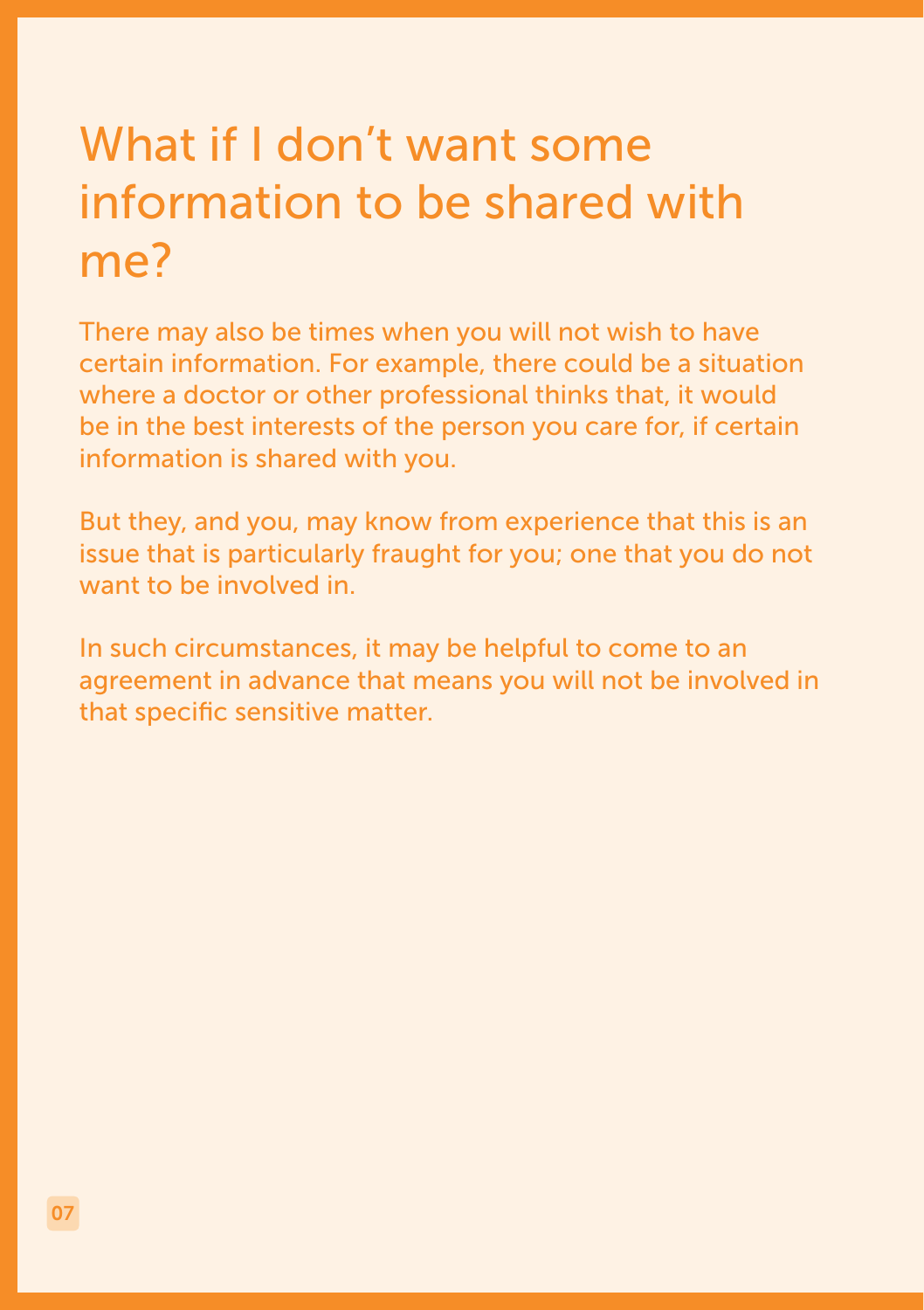## Breaching confidentiality – what does this mean?

Occasionally, there can be times when a professional may be justified in sharing information with you without the individual's consent. That can happen if the sharing of personal information is to prevent serious harm to either the individual or to others.

For example, a professional could breach confidentiality, in spite of the individual's refusal, to prevent a serious crime. If that happened, the professional should warn you if there was a serious risk that the person you care for might harm you or someone else, or harm themself, or commit a serious crime.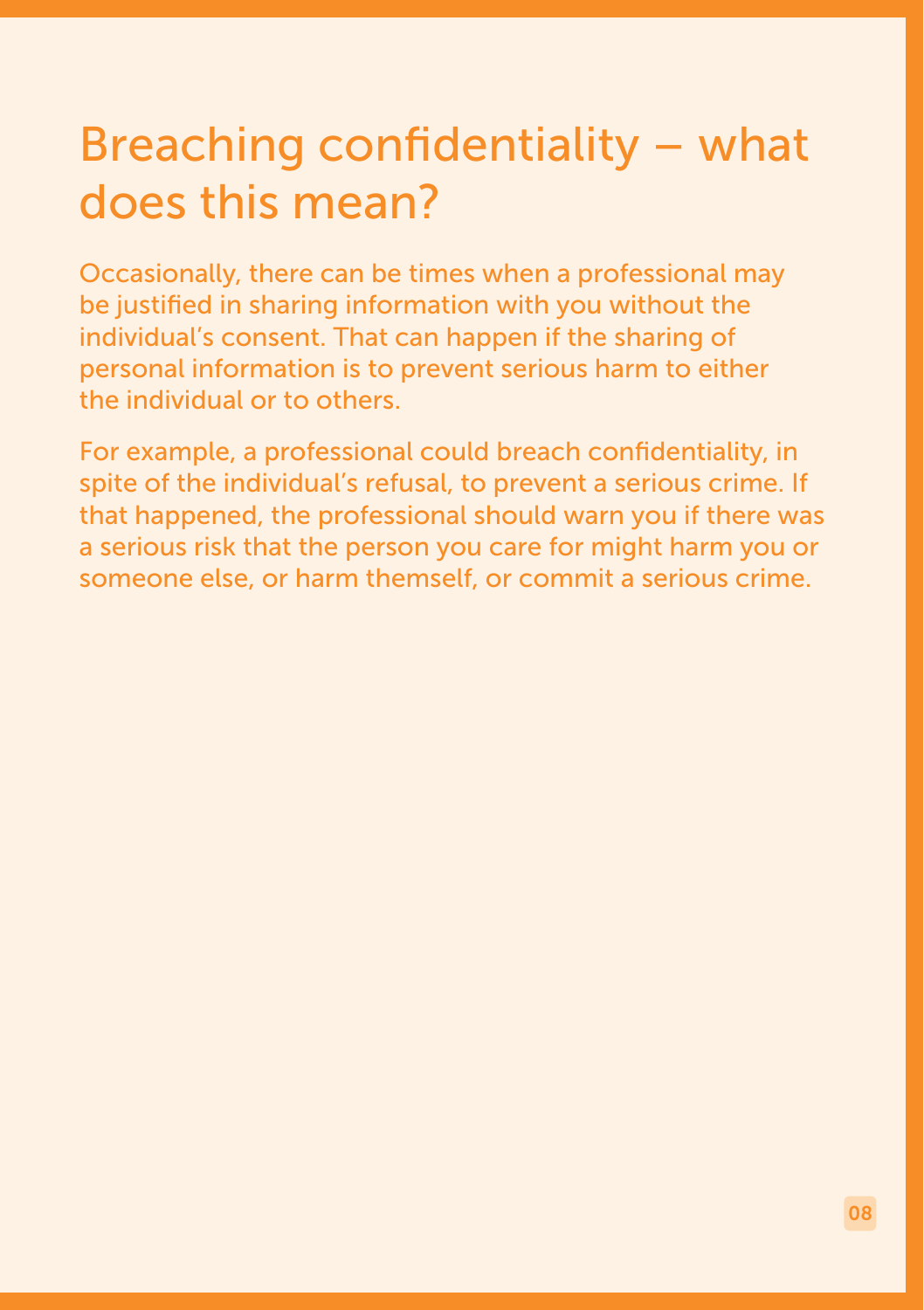## Guardianship and Power of Attorney

In some circumstances, a family member, partner or other carer can get legal powers from a court to make certain decisions, or take responsibility for actions, for an adult with incapacity, that is, someone who is unable to make their own decisions. This is known as Guardianship. This can also allow you to apply to access the medical records of the person you care for.

A person who understands the nature and extent of the powers they are granting, may give Power of Attorney to you in the event that, in future, they might lose the ability to make their own decisions. This can be for financial matters or welfare matters.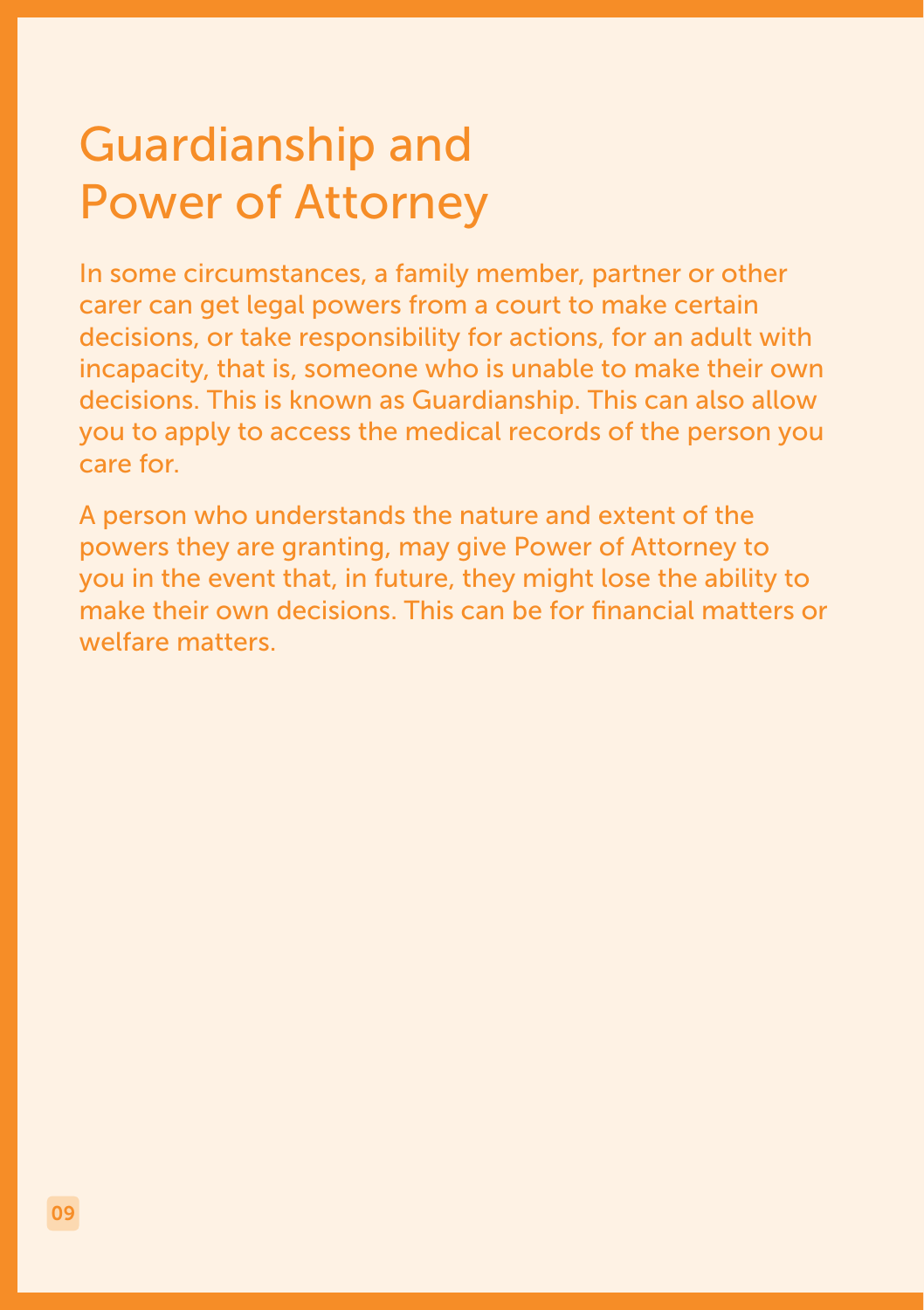#### Named persons

If an individual is, or has been, detained under the Mental Health Act they can choose a named person to protect their interests.

A named person can be anyone aged over 16 who is not directly involved in a professional role in the individual's care. If you are a named person, you have the right to be consulted about aspects of an individual's care and treatment. You may also get information regarding Mental Health Tribunal hearings.

If the individual is detained in hospital, and is under 16, the named person will automatically be the parent or guardian, or the local authority or other carer.

If the person you care for has formally nominated you as their named person, and understands the implications of this decision, then professionals are obliged to disclose information when you request it.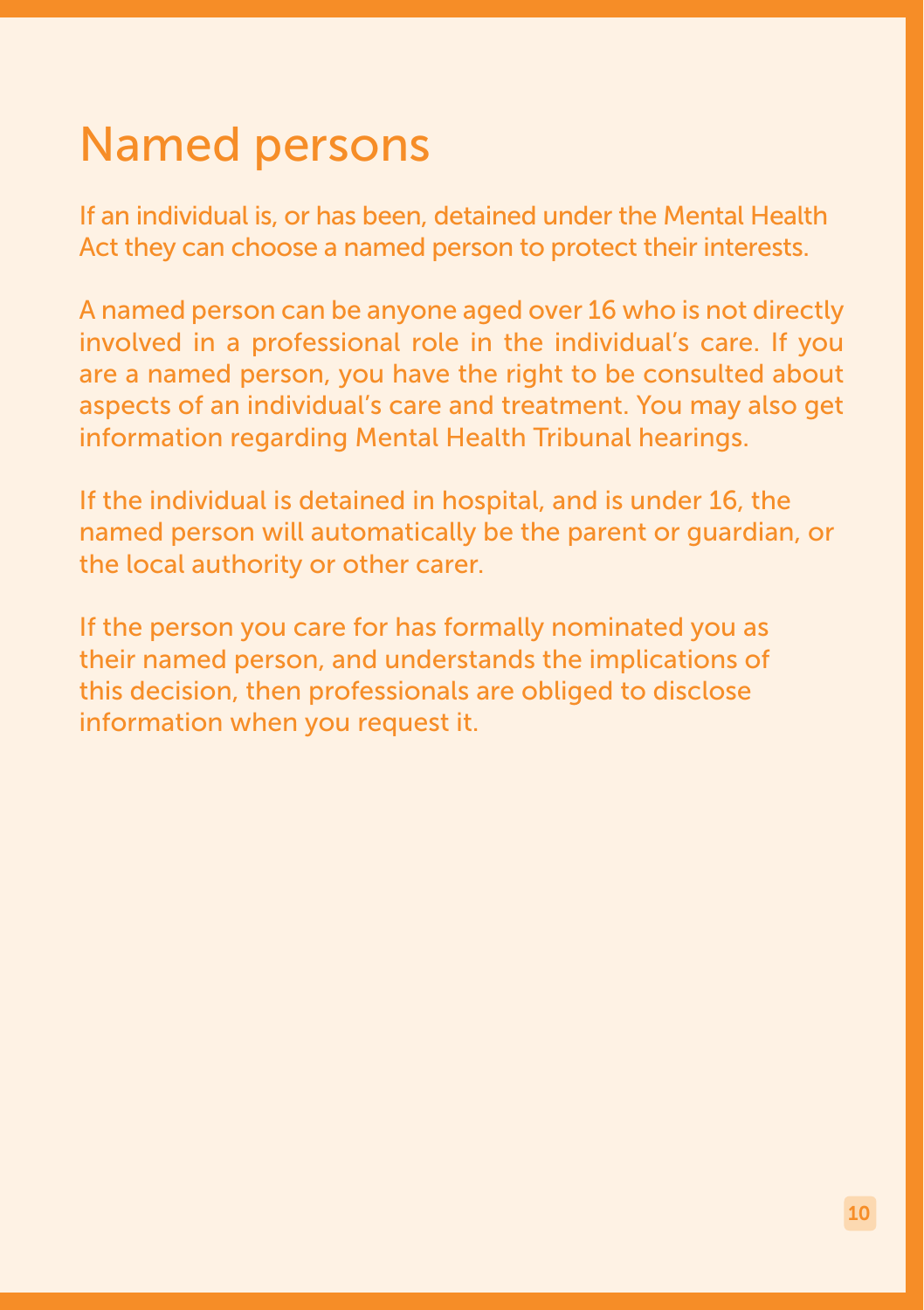## Young people

In Scotland, any person over the age of 16 is presumed to have capacity and to be able to make decisions about their own health care, and also about the sharing of personal health information.

If a person over the age of 16 does not have this capacity, then mental health professionals will only be bound to share health information with you if you have appropriate guardianship powers.

In addition to this, any young person over the age of 12 is taken to be capable of decision-making about their own healthcare, and the sharing of personal health information unless there is evidence to suggest otherwise. It is the responsibility of the health professionals involved to satisfy themselves about this.

So, unless there is evidence to suggest a young person aged 12-16 is not able to make these decisions - a health professional should generally only disclose information to you with the consent of the young person involved.

In the case of any child or young person under 12, if the health professional is sure that they do have enough understanding about their own healthcare decisions, and about sharing of information, then sharing of information with you should only be with the consent of the young person.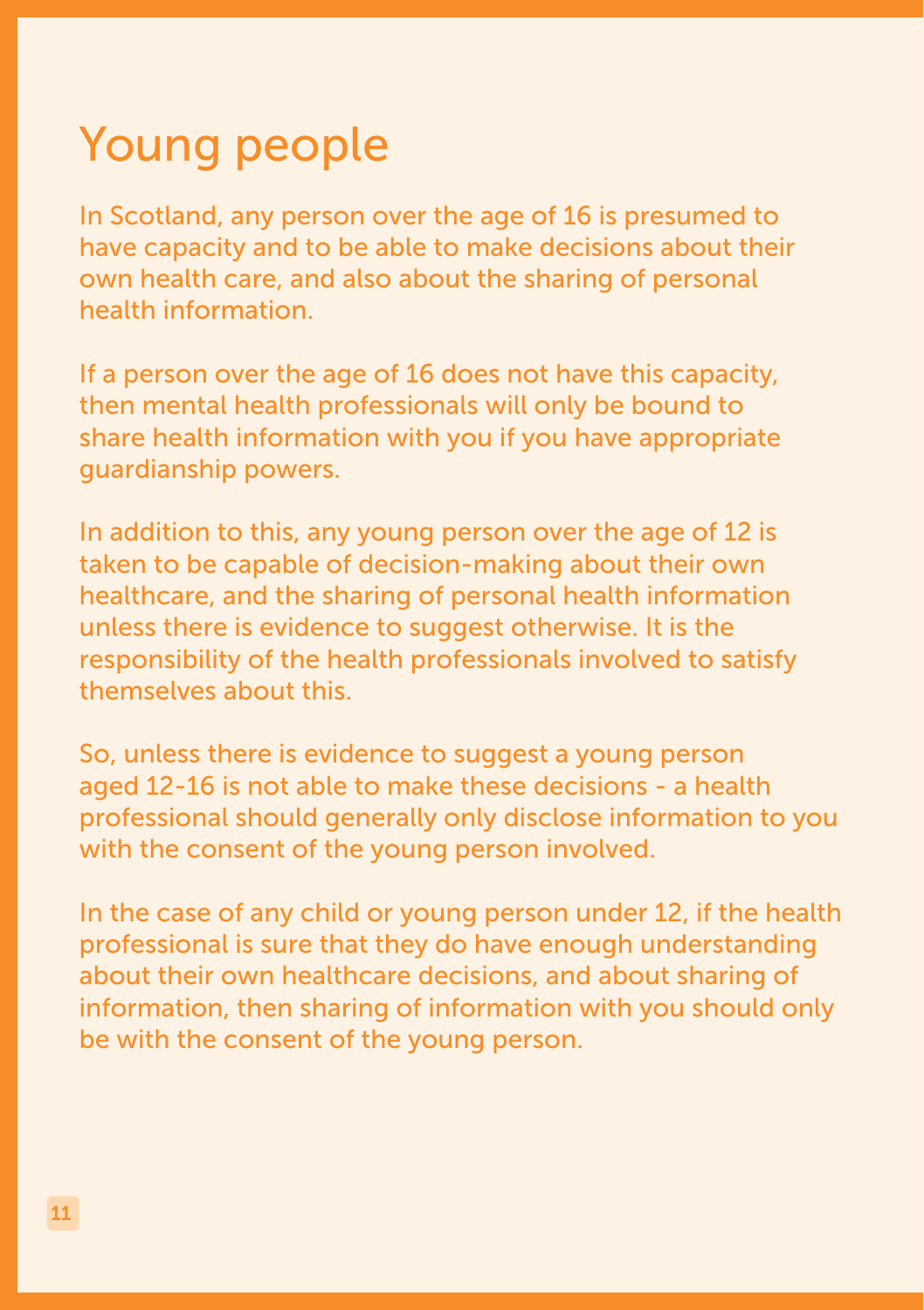#### Parent-carers

Any parent can have anxieties about their child progressing to adulthood, but when a young person has a learning disability, or has developed a mental illness in childhood or adolescence, these worries and concerns can be much greater.

If you are a parent, however, this does not give you the legal powers to continue making decisions for your child into adulthood, even though your child may continue to need your help and support. If your circumstances make this a particularly difficult issue, you are advised to seek legal advice on this area.

If you are caring for a young person and it is unlikely that they will develop the ability to make healthcare decisions, you may wish to seek these powers on your son or daughter's behalf through Guardianship.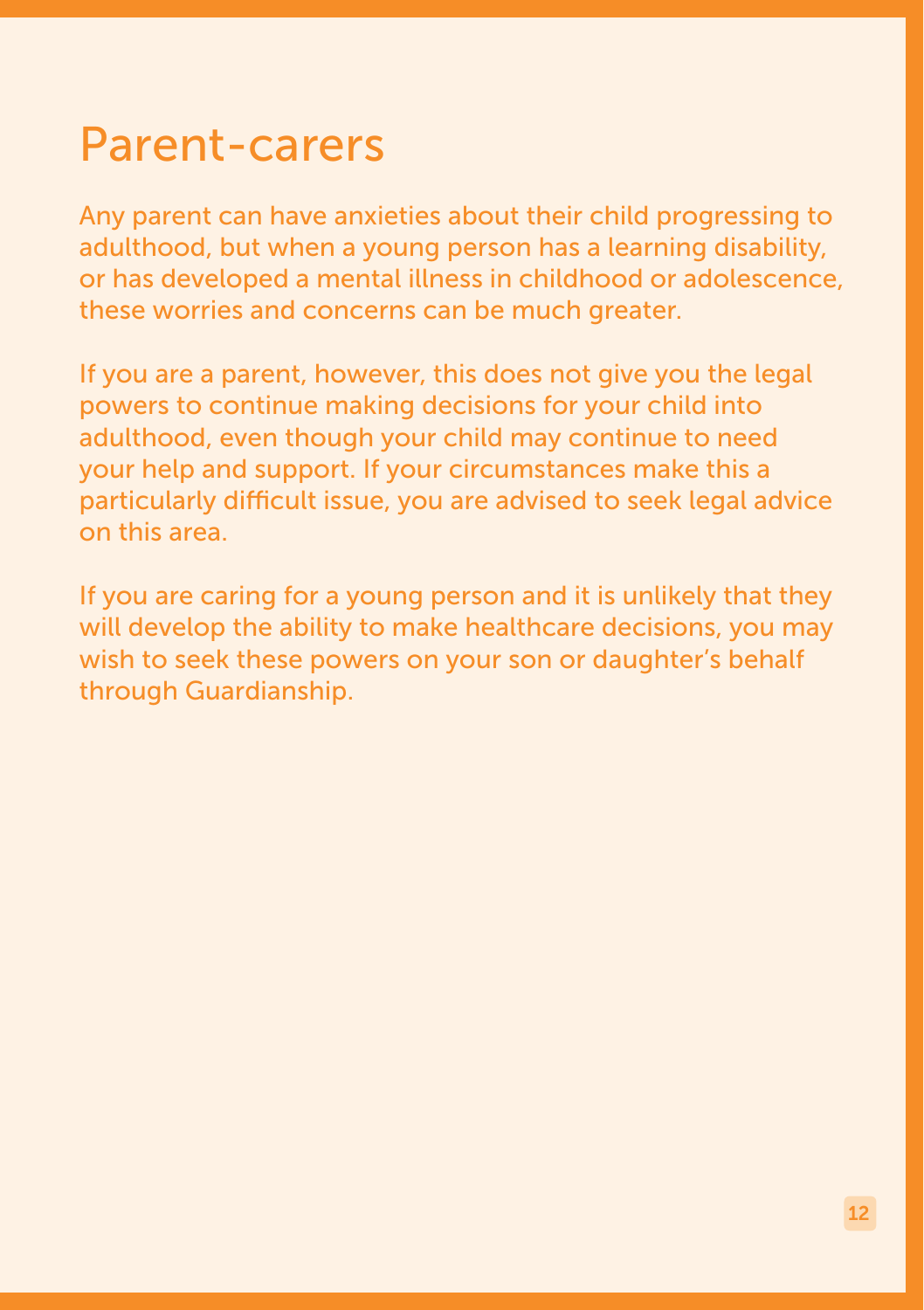## Issues to consider if you are supporting someone with a chronic mental illness or learning disability, and you need to get support from other carers.

When you are caring for someone with a mental illness or learning disability, you may wish to share experiences and problems with other people in similar situations who have a real understanding of what you are going through. Clearly you cannot get this support without sharing personal details about the person you are caring for. That's understandable.

But you should always try to get the individual's consent to talk about their situation, provided they have the capacity to give it. If they do not have capacity to consent to sharing information, here is some helpful guidance you might follow:

- Take into account the individual's past and present wishes and feelings about their privacy.
- Perhaps consult other people who know the individual about whether to share information.
- Avoid sharing sensitive personal information unless necessary.
- You should not share sensitive information about an individual on social media such as Facebook and Twitter, or through online self-help resources, as it risks information being passed on by others without your control or consent.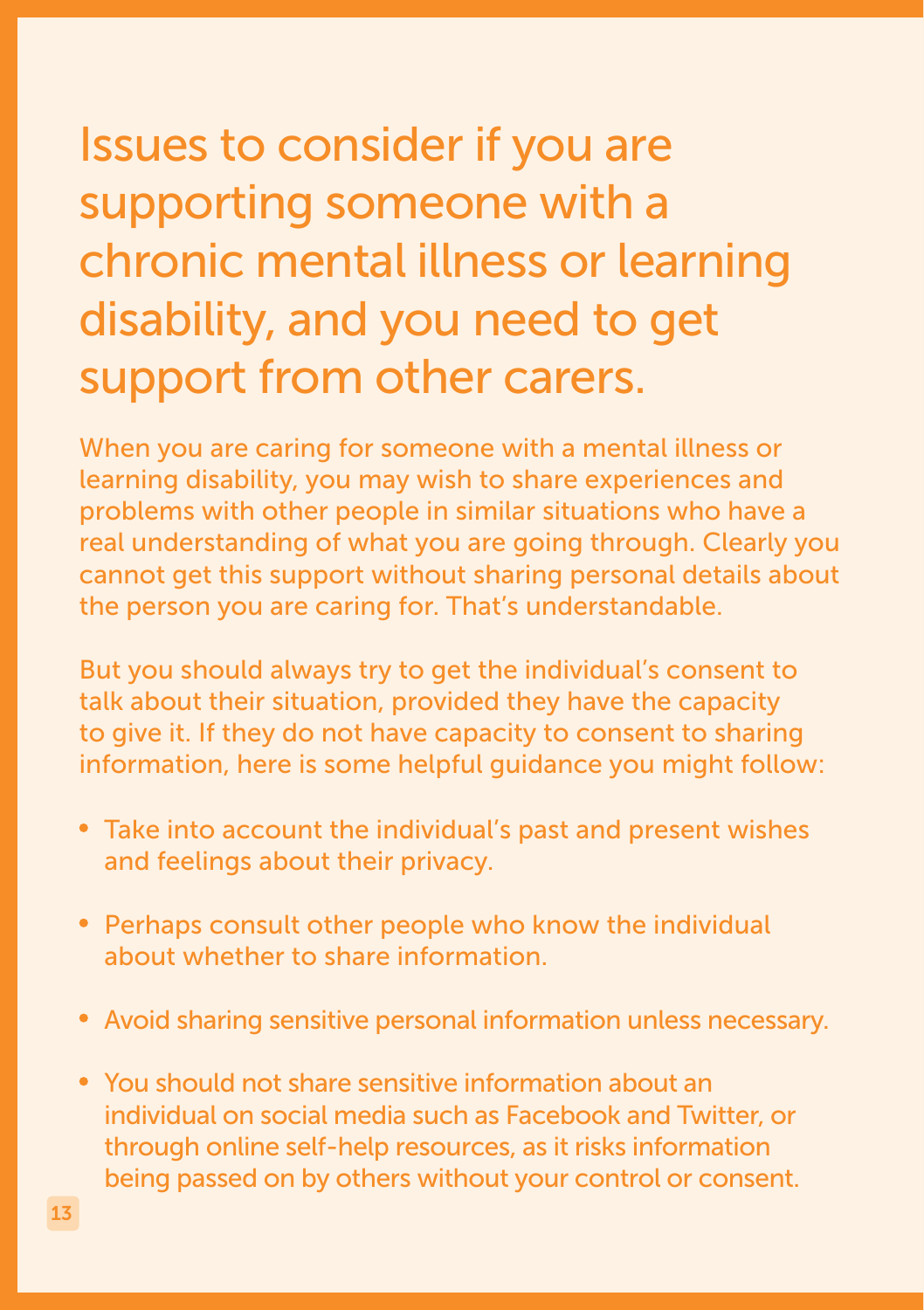## **Complaints**

If you are unhappy about a professional's treatment of the person you care for, this section details the process of making a formal complaint. You should think carefully about publicising shortcomings, for example by contacting newspapers, or using social media, as this may well go against respecting the individual's right to privacy.

Because of data protection and confidentiality issues, service managers will need the consent of the individual to proceed with a complaint from you and to share the outcome of any investigation into a complaint with you.

If you have Power of Attorney or Guardianship that covers healthcare decisions and access to records, you do have the right to make a complaint and to see the outcome.

If the person you care for has previously indicated their wishes, or is able to make their views known, the service may take that as sufficient authority to undertake some level of inquiry but may not be able to share the outcome with you.

The person you care for should not be disadvantaged on the basis that they are not able to make a complaint on their own behalf. We would expect service managers to consider situations on a case-by-case basis to make sure any concerns about vulnerable individuals were not being overlooked.